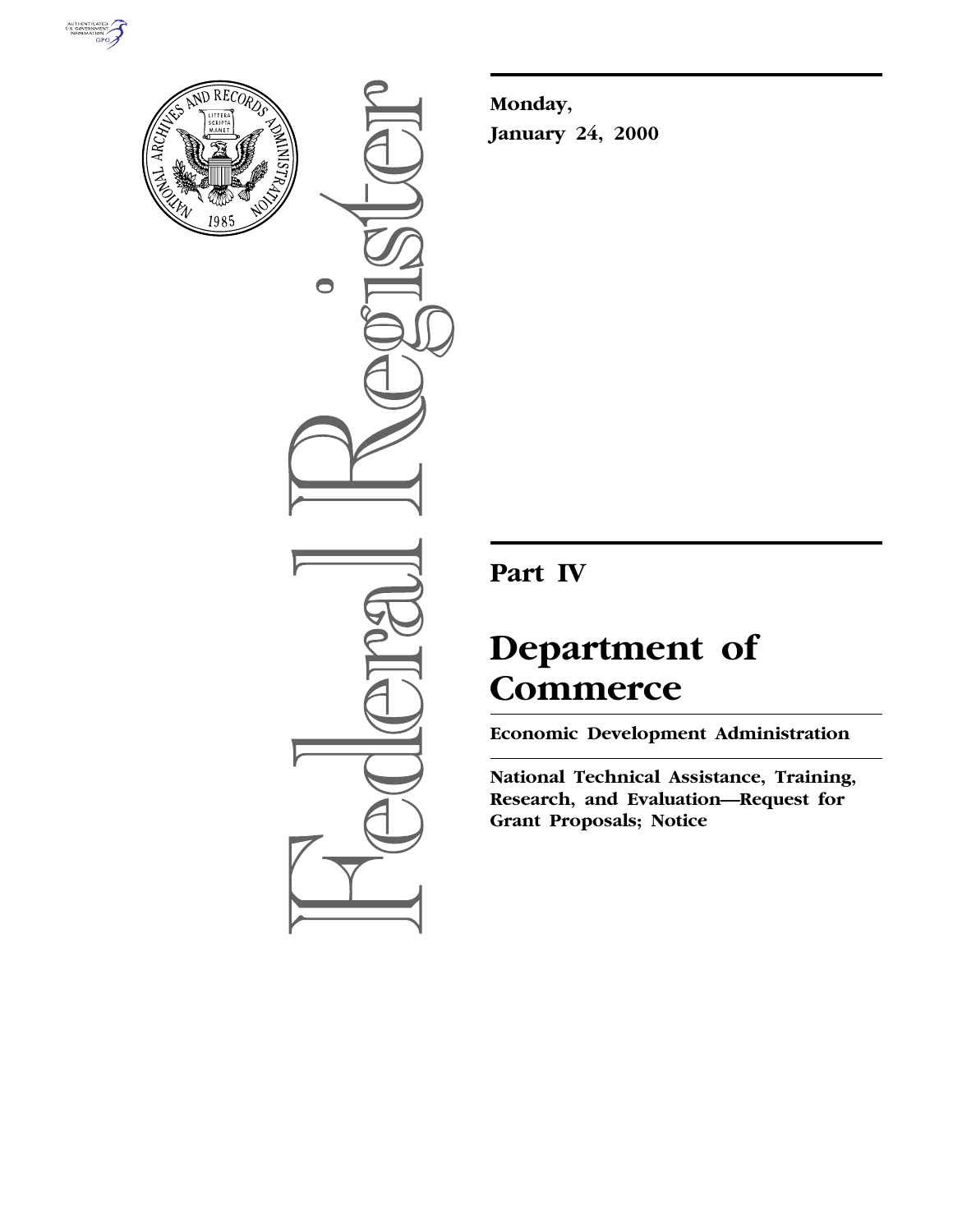#### **DEPARTMENT OF COMMERCE**

#### **Economic Development Administration**

**[Docket No. 991215337–9337–01]**

**RIN 0610–ZA13**

#### **National Technical Assistance, Training, Research, and Evaluation— Request for Grant Proposals**

**AGENCY:** Economic Development Administration (EDA), Department of Commerce (DoC).

**ACTION:** Request for Grant Proposals (RFP) Upon Availability of Funds.

**SUMMARY:** A total of \$361,879,000 is available to EDA for all its programs in FY 2000, of which approximately \$1,601,000 will be available for National Technical Assistance, Training, Research, and Evaluation. EDA is soliciting proposals for the specific projects described herein: (1) Evaluation of EDA's Planning Program; (2) Evaluation of EDA's Local Technical Assistance Program; (3) Economic Assessment of Sustainable Development Projects; (4) Improving Technology-Led Economic Development Strategies; and (5) Reviews of Economic Development Literature and Practice. These projects will be funded if acceptable proposals are received. Remaining funding, if any, may be used to fund additional projects. EDA issues this Notice to describe the conditions under which eligible applications for these National Technical Assistance, Training, Research, and Evaluation projects under 13 CFR Part 307, Subpart C (64 FR 5347, 5428–5429; 64 FR 69878–879) will be accepted and selected for funding. **DATES:** Prospective applicants are advised that EDA will conduct a preproposal conference on February 16, 2000, at 10:00 a.m. EDT in the Department of Commerce, Herbert C. Hoover Building, 14th and Constitution Avenue, N.W., Washington, D.C. 20230, Room 1414, at which time questions on these projects can be answered. Potential applicants are encouraged to provide written questions (See **ADDRESS** section below) by February 14, 2000. Prospective applicants unable to attend this pre-proposal conference may participate by teleconference. Teleconference information may be obtained by calling (202) 482–4085 between 8:30–5:00 EDT on February 15, 2000.

Proposals for funding under this program will be accepted through March 9, 2000, at the address provided below. Proposals received after 5:00 p.m. EDT, on March 9, 2000, will not be considered for funding.

By March 30, 2000, EDA will advise successful proponents to submit full applications. OMB has assigned application forms Control Number 0610–0094.

Completed applications must be submitted to EDA by April 19, 2000, at the address below. EDA anticipates that these projects will be funded about June 15, 2000, but will make the awards no later than September 30, 2000.

**ADDRESSES:** Send proposals to John J. McNamee, Director, Research and National Technical Assistance Division, Economic Development Administration, Room 7019, U.S. Department of Commerce, Washington, D.C. 20230.

**FOR FURTHER INFORMATION CONTACT:** John J. McNamee (202) 482–4085.

### **SUPPLEMENTARY INFORMATION:**

#### **I. Areas of Special Emphasis**

#### • *Evaluation of EDA's Planning Program*

EDA invites proposals to evaluate the impact of its Economic Development District (EDD) Planning Program.

*Background:* Under its Planning Program, EDA provides ongoing funding, on an annual basis, to approximately 320 Economic Development Districts (EDD) to help in designing and implementing strategies and to build and maintain local institutional capacity for the economic development of the communities they serve. EDA planning grants fund a number of activities. These include developing and maintaining the Comprehensive Economic Development Strategy (CEDS) process, developing projects, coordinating local and regional economic development efforts in implementing the CEDS, identifying/ attracting sources of funding and investment, and providing technical assistance to its member jurisdictions. The EDA grants provide communities with the critical resources to assist in organizing and carrying out long-and short-term strategies tailored to the their particular economic problems and opportunities. However, the fundamental impact of the program should be the sustainable economic development of the areas served.

EDA's Planning Program and the network of local partnerships it has supported have been critical to the effectiveness of economic development efforts at the local and regional level for more than 30 years. In 1998, EDA commissioned an independent evaluation of its regional planning process in order to increase the benefits of the process and enhance economic development capacity at the local level. That evaluation was completed in 1999.

The current evaluation will complement this earlier evaluation by measuring the impact of EDA's assistance under the EDD Planning Program.

*Scope of Work:* The successful applicant will: (1) evaluate the impact of EDA funding of EDDs under its Planning Program, including (a) how well the program helps communities build long-term economic development capacity, (b) whether the strategies developed are realistic and responsive to the specific economic development needs of the areas served, (c) how effective the technical assistance provided by the EDD organization is to the member jurisdictions, and (d) how effectively EDDs implement the CEDS; (2) select a representative sample of EDD grantees, including a rural, urban and regional balance; (3) make site visits as necessary; (4) convene a panel of stakeholders; (5) as appropriate, make recommendations for improving the program; (6) prepare a final report; and (7) conduct briefings and/or training workshops as set forth in IV.E. below. *Cost:* The total EDA share of the cost

of this project may not exceed \$249,000.

*Timing:* The project should be completed and the final report submitted within one year of project approval.

#### • *Evaluation of EDA's Local Technical Assistance Program*

*Background:* EDA's Local Technical Assistance Program provides funding to help communities solve specific economic development problems, respond to development opportunities, and build and expand local organizational capacity in distressed areas. Often, Local Technical Assistance projects consist of feasibility studies, support for other economic development providers, or similar projects necessary to prepare a community for further EDA support. In recent years, funding for the program has been approximately \$1.5 million per year, with the average grant size approximately \$25,000. The program was last evaluated in 1989.

*Scope of Work:* The successful applicant will: (1) examine selected projects funded in FY's 1996-1997, provided they have been completed no later than September 30, 1999, to identify common and variable features of representative projects; (2) where appropriate, make site visits to obtain more detailed project information; (3) evaluate the effectiveness of the Local Technical Assistance Program; (4) make recommendations as needed for improving the program; and (5) conduct briefings and/or training workshops as set forth in IV.E. below. In evaluating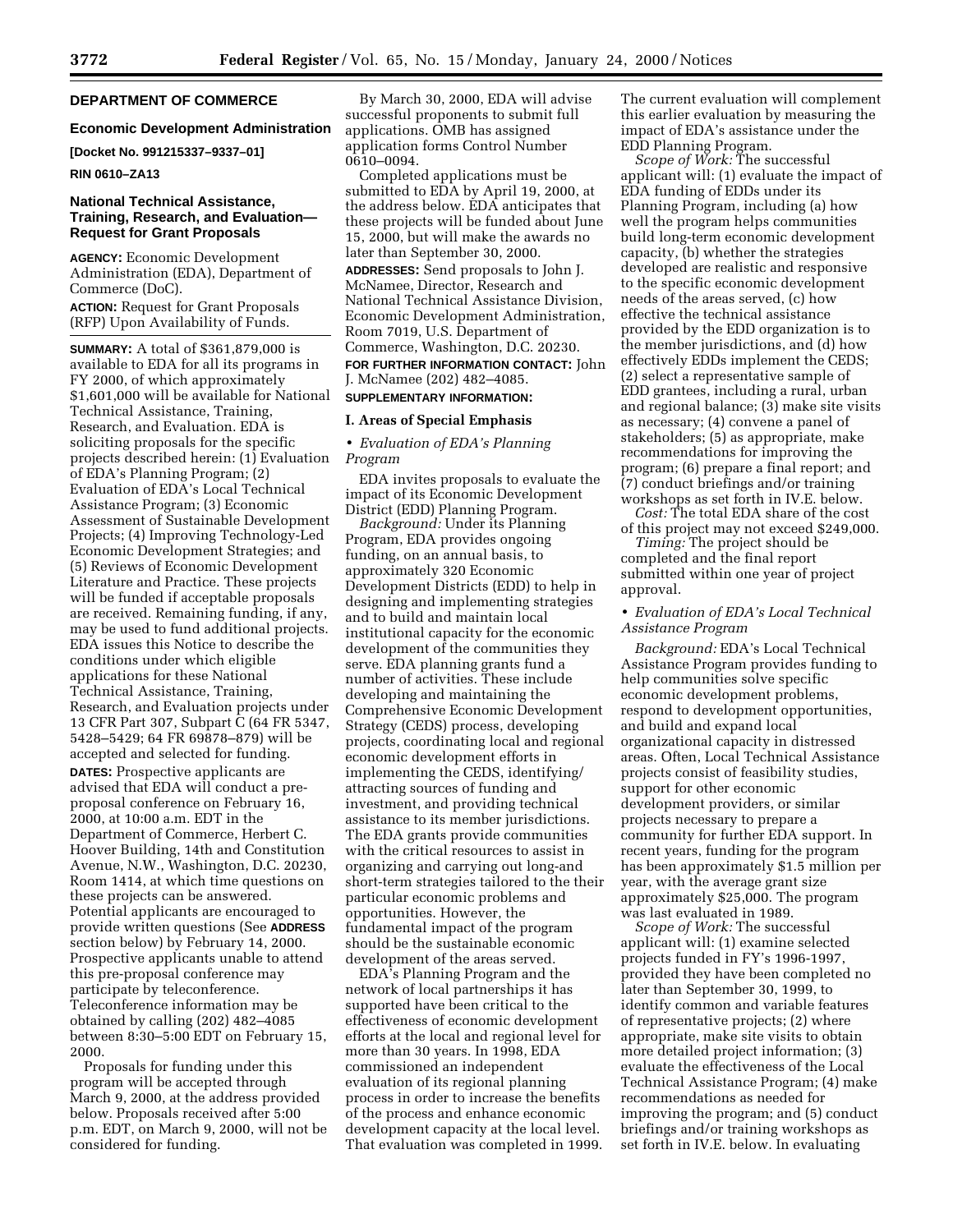program effectiveness, relevant questions include (but are not restricted to):

• Has the program influenced the design, implementation, or timing of local economic development projects?

• Has the program helped distressed communities undertake or eliminate specific economic development projects from their overall strategy?

• Has the program helped distressed communities build and expand local organizational economic development capacity?

• Has the program supported innovative economic development approaches and/or given local officials needed technical expertise?

•To what extent have the projects and/or the program targeted distressed areas?

•Were projects completed in a timely and cost-effective fashion?

•Were there common features that contributed to project success or failure?

•Could specific outcomes be tracked back to the completed Local Technical Assistance projects?

*Cost:* The total EDA share of the cost of this project may not exceed \$149,000.

*Timing:* The project should be completed and the final report submitted within one year of project approval.

#### • *Economic Assessment of Sustainable Development Projects*

EDA invites proposals to assess the economic impacts of sustainable development projects in distressed communities.

*Background:* In recent years, EDA has funded many local projects to support sustainable development, including brownfields redevelopment, ecoindustrial parks, aquaculture, and projects to support diversification of natural resource based economies (e.g., timber, fisheries, etc.). The agency also has funded several national studies of sustainable economic development strategies and collections of case studies describing strategies available to practitioners at the state and local level. This cumulative experience suggests that a significant barrier to sustainable economic development is the inability of prospective projects to demonstrate economic viability to potential investors and funding agencies.

This project is designed to assist individuals and organization that are undertaking sustainable development activities to collect data and develop methods for assessing the economic benefits and costs of their projects. EDA is primarily interested in assessments of direct economic impacts. Simulations that assess secondary, indirect, and

induced impacts without generating original research of direct benefits and costs will not be considered. Utility of the research to economic development practitioners is essential. EDA seeks economic impact assessments that are replicable in other contexts, in order to help future sustainable development efforts. Impacts considered may be either on the supply side or the demand side of the market. However, the economic impacts described must be quantifiable and derived from real economic development projects. It is not necessary to assess all economic impacts for a given sustainable development activity, but those impacts that are considered should be researched as completely as possible. Given the time frame of this study, EDA anticipates that most proposals will relate to projects already underway. EDA is especially interested in studies that assess impacts that have not previously been described well (e.g., product quality impacts, equity impacts, etc.), studies that improve existing assessment methods, and/or studies that utilize new assessment methods.

*Scope of Work:* The successful applicant will: (1) quantitative describe the anticipated economic benefits and costs of one or more sustainable development project(s); (2) review prior economic assessments and literature relevant to assessing those impacts; (3) assess the direct economic benefits and costs of the project(s) as completely as possible, using methods deemed sound by mainstream professional economists; (4) place those economic benefits and costs in the context of the community the project is designed to serve; (5) prepare a final report that summarizes the research findings; and (6) conduct briefings and/or training workshops as set forth in IV.E. below.

*Cost:* EDA may provide funding up to \$145,000 for all projects funded under this RFP. EDA anticipates making multiple awards from this total funding available.

*Timing:* The projects should be completed and the final reports submitted within nine months of project approval.

#### *Improving Technology-Led Economic Development Strategies*

EDA seeks proposals to improve the technology-led strategies for economic development in distressed communities.

*Background:* The current era of rapid technological change offers both promise and challenges to America's distressed communities. On the one hand, new technologies can help these communities enter and succeed in the economic mainstream by allowing them

to engage in activities such as ecommerce, telemedicine, distance learning, and modernization of manufacturing. On the other hand, the speed of technological advance and the scale of investment and training needed threatens to leave behind those communities that lack a diverse economic base and solid infrastructure.

EDA assists distressed communities to design and implement their own technology-led economic development strategies. The agency also funds research to support its investment strategy by identifying areas where further investment is most needed, methods to improve the effectiveness of the agency's investments, and ways to leverage available funding, EDA research also assists local economic development practitioners by disseminating lessons learned by others in the field. To give some examples, EDA is presently funding an assessment of the technology infrastructure needs of America's distressed communities, and recently completed a similar needs assessment in Native communities. EDA is also funding the preparation of a handbook to help local practitioners prepare technology strategic plans. Other recent EDA research projects in this area include a collection of best practices in technology transfer and commercialization (underway); a review of state science and technology strategic plans (1997); and a comprehensive guide to business incubators (1996).

This project is designed to support EDA investments in technology-led economic development in distressed areas. Examples of acceptable projects include (but are not limited to):

• Assessments of past and current EDA technology investments;

• Research that identifies, describes, and evaluates specific strategies for technology-led economic development;

• Research that identifies national investment needs to support specific types of technology-led economic development; and

• Exploration of methods to enhance the effectiveness of existing technologyled strategies, including ways to expand available funding in a responsible fashion.

Projects must have significance to practitioners nationally. Local feasibility studies, needs assessments, and project implementation will generally not be funded unless the projects have compelling demonstration value and include a careful assessment of the strategy's replicability elsewhere. Likewise, purely theoretical research will not be funded without a convincing demonstration of its utility to practitioners.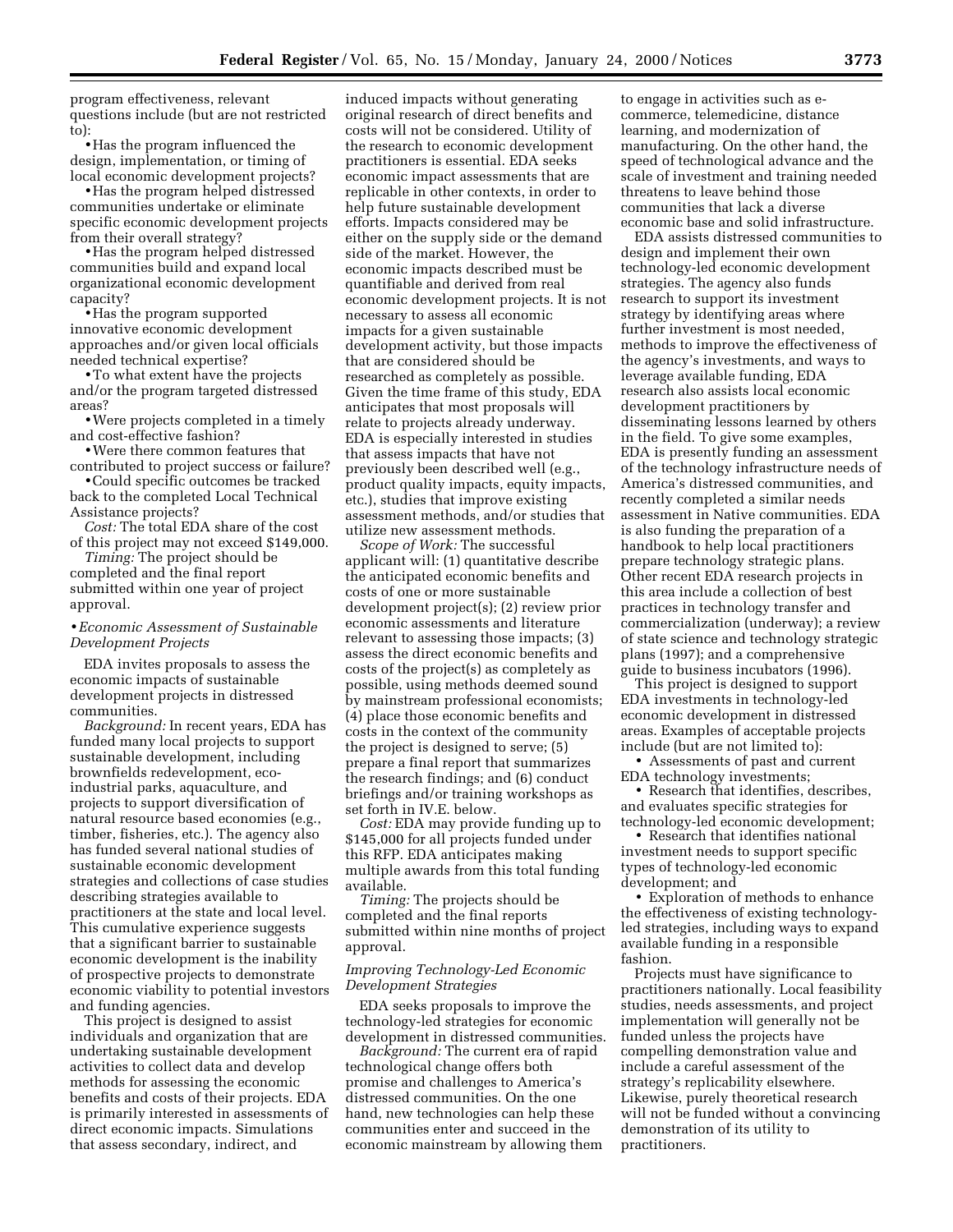*Scope of Work:* The successful applicant will: (1) describe specific strategies, needs, and/or methods to promote economically-important technological advance in distressed areas; (2) critically review relevant literature from academics, practitioners, and other sources and describe the contribution of the project to that field of knowledge; (3) evaluate the significance of the strategy to technology-led economic development, using methodologies generally accepted by scholars and experts in the field; (4) prepare a final written report of findings designed to improve economic development efforts by EDA and state and local practitioners; and (5) conduct briefings and/or training workshops as set forth in IV.E. below.

*Cost:* EDA may provide funding up to \$145,000 for all projects funded under this RFP. EDA may make multiple awards from this total funding available.

*Timing:* The project should be completed and the final report submitted within one year of project approval.

#### • *Reviews of Economic Development Literature and Practice*

EDA invites proposals to review the literature and practical experience regarding issues of critical importance to economic development practitioners nationally.

*Background:* One of EDA's main functions is to disseminate high quality information about economic development policies, issues, strategies, and techniques to practitioners. EDA fulfills this function by a number of means, including newsletters, conferences, use of the Internet, and targeted research. This project would help present important and emerging theoretical issues to practitioners and policy makers.

EDA is especially interested in reviews supporting EDA's core programs and initiatives. Examples include: technology-led economic development; productivity enhancement through infrastructure investment; e-commerce; strategies and policies for dealing with sprawl; strategies that promote regional growth; counter-cyclical spending strategies; microenterprise development; economic development in Native communities; and support for regions harmed by international trade. EDA, however, welcomes other topics of importance to domestic economic development. Completed reviews must be analytical, and should identify important policy implications. They must also be prepared for practitioners rather than an academic audience.

EDA expects researchers to demonstrate familiarity with the proposed topic and ability to conduct a timely, thorough, and objective review. EDA welcomes strong graduate student participation in these projects, contingent on the student's ability to demonstrate expertise in the field of study. Where a student is to be a primary participant in the research, a faculty letter in support of the student's participation may be included in the proposal. This letter, not to exceed two pages, shall not be subject to the other page limits specified in Part III. B. EDA anticipates making multiple awards, but will not make multiple awards to any individual researcher. Authors are encouraged to submit the final review paper for publication.

*Scope of Work:* Successful applicants will:

(1) Prepare a review paper that: a) describes and analyzes critically key debates in the literature, analytical techniques of broad importance to practitioners; and/or the range of experience with specific economic development strategies; b) identifies important policy implications of the research; c) represents original research not previously submitted for publication elsewhere; d) is of length and quality suitable for publication in a peer reviewed journal; and e) is written in a style appropriate for practitioners.

(2) Conduct up to three presentations as described in IV.E below.

*Cost:* EDA may provide funding up to \$72,500 for all reviews funded under this RFP. The total EDA share of the cost for any single review may not exceed \$20,000. EDA anticipates that most proposals will be in the range of \$10,000 to \$15,000.

*Timing:* EDA anticipates that most reviews will take 6 months or less, but recognizes that this will vary with the nature of the research. Presentations may take place up to one year after the paper is submitted. All projects should be completed within nine months of project approval.

#### **II. How To Apply**

#### *A. Eligible Applicants*

See EDA's interim final rule at 13 CFR § 300.2 (64 F.R. 5347). Eligible applicants are as follows: institutions of higher education, consortiums of institutions of higher education; public or private nonprofit organizations or associations acting in cooperation with officials of a political subdivision of a state, for-profit organizations, and private individuals; areas meeting requirements under 13 CFR 301.2; Economic Development Districts; Indian

tribes; consortiums of Indian Tribes; states, cities or other political subdivisions of a state; consortiums of political subdivisions of states.

#### *B. Proposal Submission Procedures*

Proposals submitted should include: (1) a description of how the researcher(s) intend(s) to carry out the scope of work (not to exceed 10 pages in length); (2) a proposed budget and accompanying explanation; (3) resumes/ qualifications of key staff (not to exceed two pages per individual or organization), and (4) a proposed time line for completion of the project. EDA will not accept proposals submitted by FAX or email. Proposals received after 5:00 p.m. EST on March 9, 2000, at the address provided above, will not be considered.

#### **III. Selection Process and Evaluation Criteria**

All proposals must meet EDA's statutory and regulatory requirements. Proposals will receive initial review by EDA to assure that they meet all requirements of this announcement and 13 CFR Chapter III (64 FR 5347), including eligibility and relevance to the specified project as described herein. EDA's general selection process and criteria are set out in 13 CFR §§ 304.1 and 304.2 (64 FR 5347–5348; 64 FR 69874–69875). Proposals that meet these requirements will then be evaluated by a review panel composed of at least three members. EDA will carry out its selection of proposals to be funded under the specific projects described in this RFP using the following criteria:

• The quality of a proposal's response to the scope of work proposed; and

• The ability of the prospective applicant to successfully carry out the proposed activities.

If a proposal is selected, EDA will provide the proponent with an Application for Federal Assistance (OMB Control Number 0610–0094). Notwithstanding any other provision of law, no person is required to respond to nor shall a person be subject to a penalty for failure to comply with a collection of information subject to the requirements of the Paperwork Reduction Act unless that collection of information displays a currently valid OMB Control Number.

#### **IV. Additional Information and Requirements**

#### *A. Authority*

The Public Works and Economic Development Act of 1965, as amended (Pub. L. 89–136, 42 U.S.C. 3121 *et seq.*),